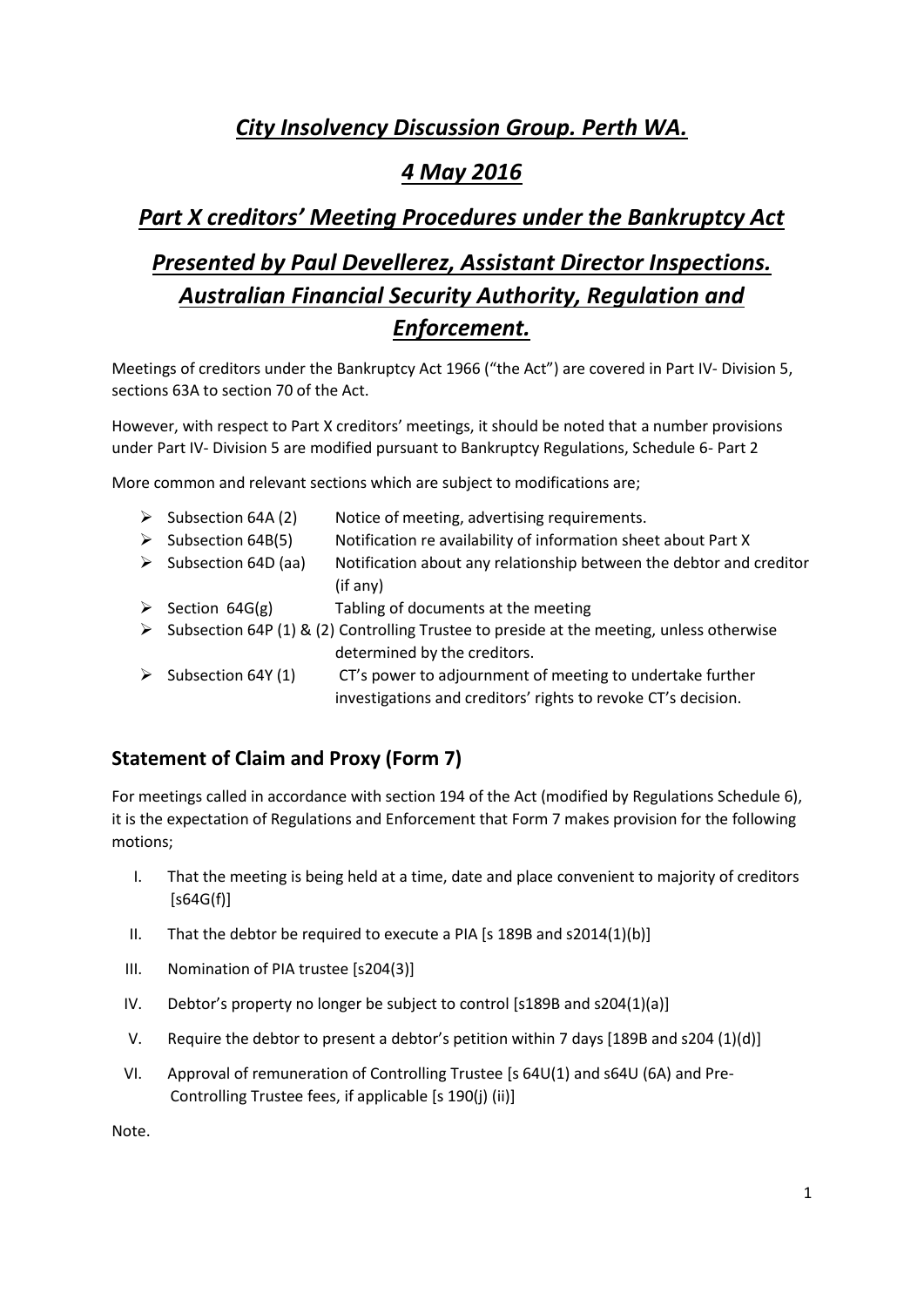Regulation published an article on Part X creditors' meetings in September 2014 issue of the Personal Insolvency Regulator.

#### **Time for calling meeting (Section 193)**

- $\triangleright$  Meeting must be held no more than 25 working days after the effective date of the section 188 authority; or
- $\triangleright$  If the effective date of the section 188 authority is in December- not more than 30 working days after the relevant effective date.
- "Working Day" is defined as not a Saturday, Sunday or a public holiday *"in the place where the meeting is to be held" [S194(3)]*

#### *Resolution for Personal Insolvency Agreement.(Section204)*

Possible special resolutions for consideration at the meeting are;

- a) Require the debtor to execute personal insolvency agreement.
- b) Require the debtor to present debtor's petition within 7 days or
- c) Debtor's property be no longer subject to control under Division 2-Part X of the Act.

#### *Comments.*

- $\triangleright$  If resolution (a) is passed- No further resolution needs to be put to the meeting.
- $\triangleright$  If resolution (a) is rejected, motion for resolution (b) should be put to the meeting for voting.
- $\triangleright$  It is suggested that resolution (c) is put to the meeting for voting regardless of whether the resolution (b) was accepted or rejected by the creditors.
- $\triangleright$  Where resolutions (a) and (b) are rejected, the debtor's affairs will continue to be subject to control by the trustee for a period of 4 months after the date the section 188 authority became effective[section 189(1A)(d)] unless otherwise determined by the creditors as per resolution(c)- [Section 189(1A)(a)].

#### *Voting by separate classes of creditors.*

Where a PIA involves joint and separate estates with joint and several creditors, it is important to ensure that special resolutions as required are properly passed by each class of creditor in order for the debtor's proposal to be accepted.

In Williams Ex parte; The Official Trustee in Bankruptcy, 26 FCR 191, it was held that a meeting of joint and separate creditors the following rules apply with respect to voting rights of different classes of creditors;

- a) Separate creditors shall not vote on a resolution proposed for consideration by joint creditors;
- b) Joint creditors shall not vote on a resolution proposed for consideration by separate creditors; and